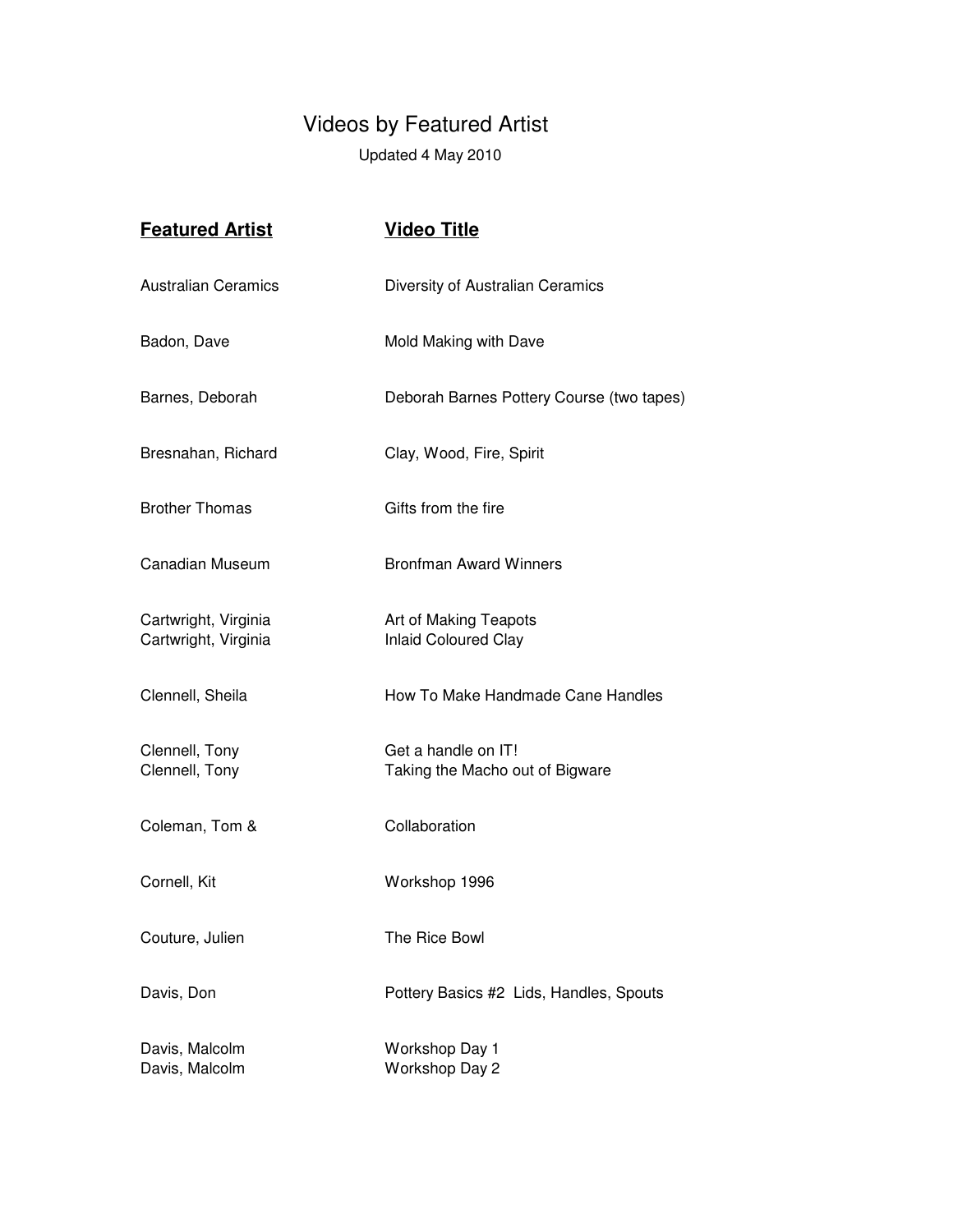| <b>Featured Artist</b>  | <b>Video Title</b>                            |
|-------------------------|-----------------------------------------------|
| DeAnza College          | Language of Shapes                            |
| Ellis, Don and Brodnax, | Hot Damn! Pottree                             |
| Evans, Jane             | <b>Chinese Brush Painting</b>                 |
| Faraut, Philippe        | The Art of Sculpting, Volume 1                |
| Faraut, Philippe        | The Art of Sculpting, Volume 2                |
| Faraut, Philippe        | The Art of Sculpting, Volume 3                |
| Giorgini, Frank         | Handmade Tiles: Volume 1                      |
| Giorgini, Frank         | Handmade Tiles: Volume 2                      |
| Giorgini, Frank         | Handmade Tiles: Volume 3                      |
| Giorgini, Frank         | Handmade Tiles: Volume 4                      |
| Hendley, David          | Extrude It! - Volume 1                        |
| Hendley, David          | Extrude It! - Volume 2                        |
| Hendley, David          | Extrude It! - Volume 3                        |
| Hopper, Robin           | <b>Advanced Throwing</b>                      |
| Hopper, Robin           | Form and Function                             |
| Hopper, Robin           | Form and Function Program #3 Spouts and       |
| Hopper, Robin           | Form and Function Program #4 Pots for Eating  |
| Hopper, Robin           | Form and Function Program #5 Pots for Cooking |
| Hopper, Robin           | Making Marks Program #1 Introduction and      |
| Hopper, Robin           | Making Marks Program #2 Marks of Addition     |
| Hopper, Robin           | Making Marks Program #3 Liquid and Coloured   |
| Hopper, Robin           | Making Marks Program #4 Pigments and          |
| Hopper, Robin           | Making Marks Program #5 Glazes and Glazing    |
| Hopper, Robin           | Making Marks Program #6 Firing & Post-Firing  |
| Hopper, Robin           | Workshop #2                                   |
| Hughes, Woody           | Workshop 1999 tape #1                         |
| Hughes, Woody           | Workshop 1999 tape #2                         |
| <b>Hutchens</b>         | Salt and Soda Firing Part 1                   |
| <b>Hutchens</b>         | Salt and Soda Firing Part 2                   |
| <b>Hutchens</b>         | Variations on Raku                            |
| Jepson, Stephen         | <b>Advanced Throwing</b>                      |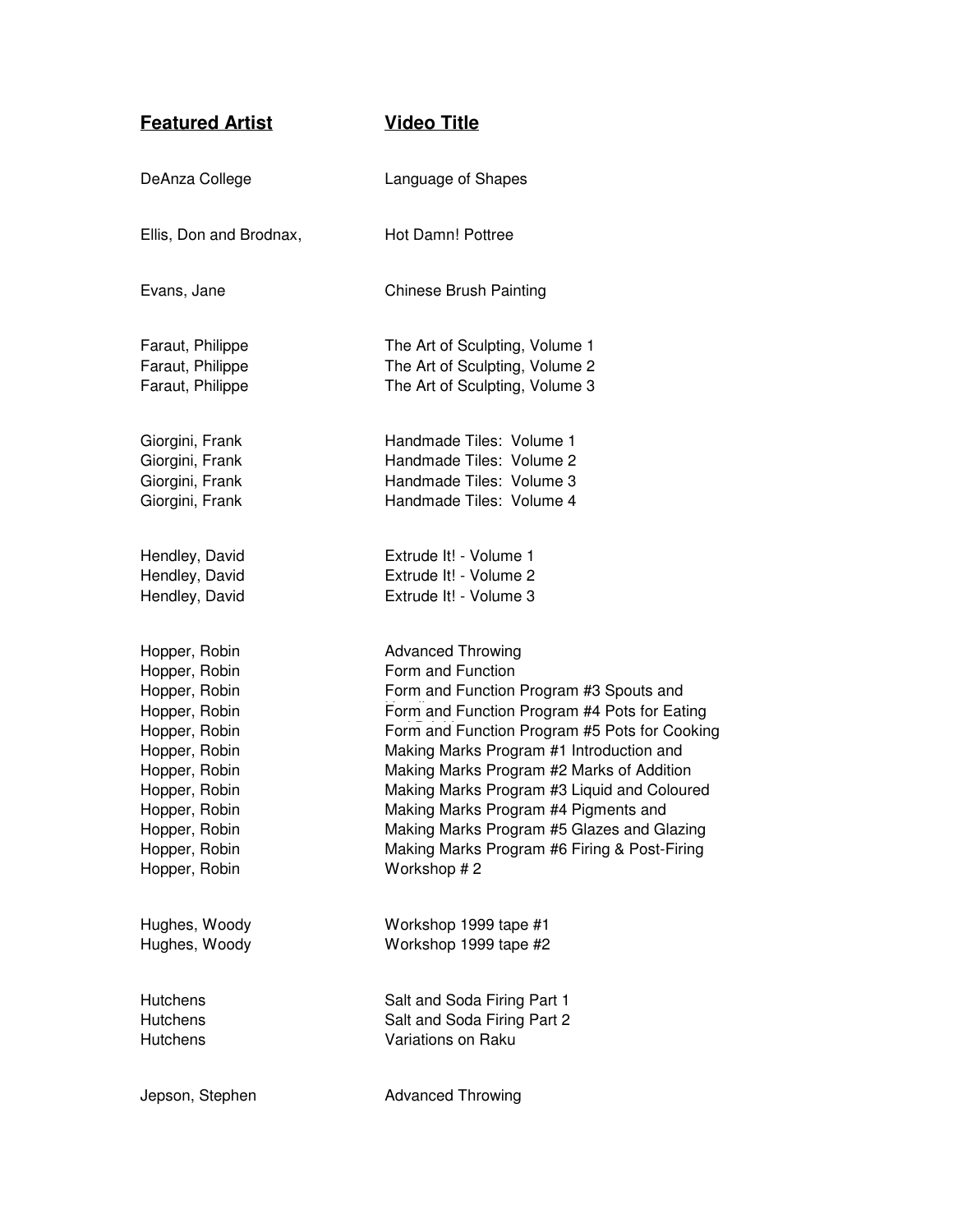| <b>Featured Artist</b>              | <b>Video Title</b>                                                                                                   |
|-------------------------------------|----------------------------------------------------------------------------------------------------------------------|
| Jepson, Stephen<br>Jepson, Stephen  | How to Throw Large Pots<br>Kiln Building                                                                             |
| Katz, Louis                         | <b>Traditional Thai Pottery</b>                                                                                      |
| Keenan, Pat                         | <b>Fundamentals of Figurative Sculpture</b>                                                                          |
| Killoren, Audrey                    | Workshop 1998                                                                                                        |
| Kultur                              | Imperial Tombs of China                                                                                              |
| Leach, Bernard<br>Leach, Bernard    | The Art of the Potter<br>The Leach Pottery                                                                           |
| Leach, David                        | Ceramic Technique                                                                                                    |
| Leach, John<br>Leach, John          | Workshop 1996 tape #1<br>Workshop 1996 tape #2                                                                       |
| Lewis, Lucy                         | Daughters of the Anasazi                                                                                             |
| Lewton-Brain, Charles               | Small Scale Photography                                                                                              |
| Long, Matt                          | <b>Vessels for Victory</b>                                                                                           |
| Lou, Nils<br>Lou, Nils<br>Lou, Nils | On the Wheel with Nils Lou - tape #1<br>On the Wheel with Nils Lou - tape #2<br>On the Wheel with Nils Lou - tape #3 |
| Lyons, Mitch                        | Handbuilding with Mitch Lyons                                                                                        |
| Magen and Thierman                  | Clay- Living with the Process                                                                                        |
| Manning, Les                        | Workshop                                                                                                             |
| Marshall, Derek                     | Centre, Throw, Trim                                                                                                  |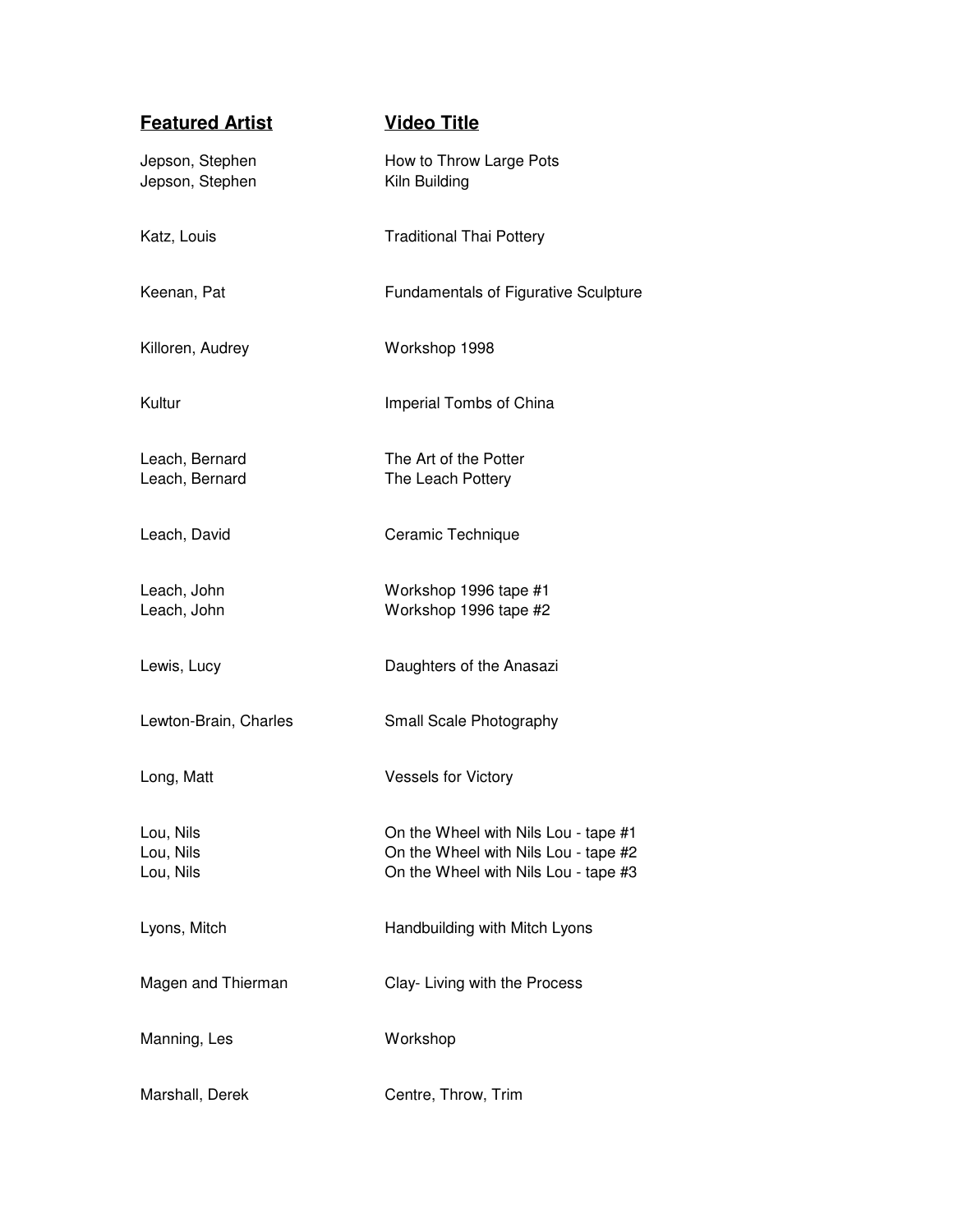**Featured Artist Video Title**

| Orton                                                                                | Loading the Kiln                                                                                                                                       |
|--------------------------------------------------------------------------------------|--------------------------------------------------------------------------------------------------------------------------------------------------------|
| Ostermann, Matthias                                                                  | Seduced by Colour- The New Maiolica                                                                                                                    |
| Peeler, Richard and                                                                  | Peeler Ceramic Art Films                                                                                                                               |
| Penn State                                                                           | Guatemalan Pottery                                                                                                                                     |
| Piepenberg, Robert<br>Piepenberg, Robert<br>Piepenberg, Robert<br>Piepenberg, Robert | Piepenberg on Raku: Clay, Glazes, Tongs<br>Piepenberg on Raku: Firing and Reduction<br>Piepenberg on Raku: Kiln Building<br>Piepenberg on Smoke Firing |
| Piker, Todd                                                                          | Dance of the Wheel                                                                                                                                     |
| Piller, Andrea                                                                       | Workshop - 11 April 1999                                                                                                                               |
| <b>Potters for Peace</b>                                                             | <b>Black Pottery of Nicaragua</b>                                                                                                                      |
| Powning, Peter<br>Powning, Peter<br>Powning, Peter                                   | Raku Workshop - tape #1<br>Raku Workshop - tape #2<br>Raku Workshop - tape #3                                                                          |
| Romberg, Jim                                                                         | <b>Raku Ceramics</b>                                                                                                                                   |
| Rowland, Bill<br>Rowland, Bill                                                       | Workshop 1996 - tape #1<br>Workshop 1996 - tape #2                                                                                                     |
| Schafer, Tom                                                                         | Pottery Decoration: Traditional Techniques                                                                                                             |
| Scheier, Ed and Mary                                                                 | Four Hands, One Heart                                                                                                                                  |
| Shafer, Stephen                                                                      | <b>Pottery Decoration</b>                                                                                                                              |
| Sheehan, Graham                                                                      | <b>Beginning Handbuilding</b>                                                                                                                          |